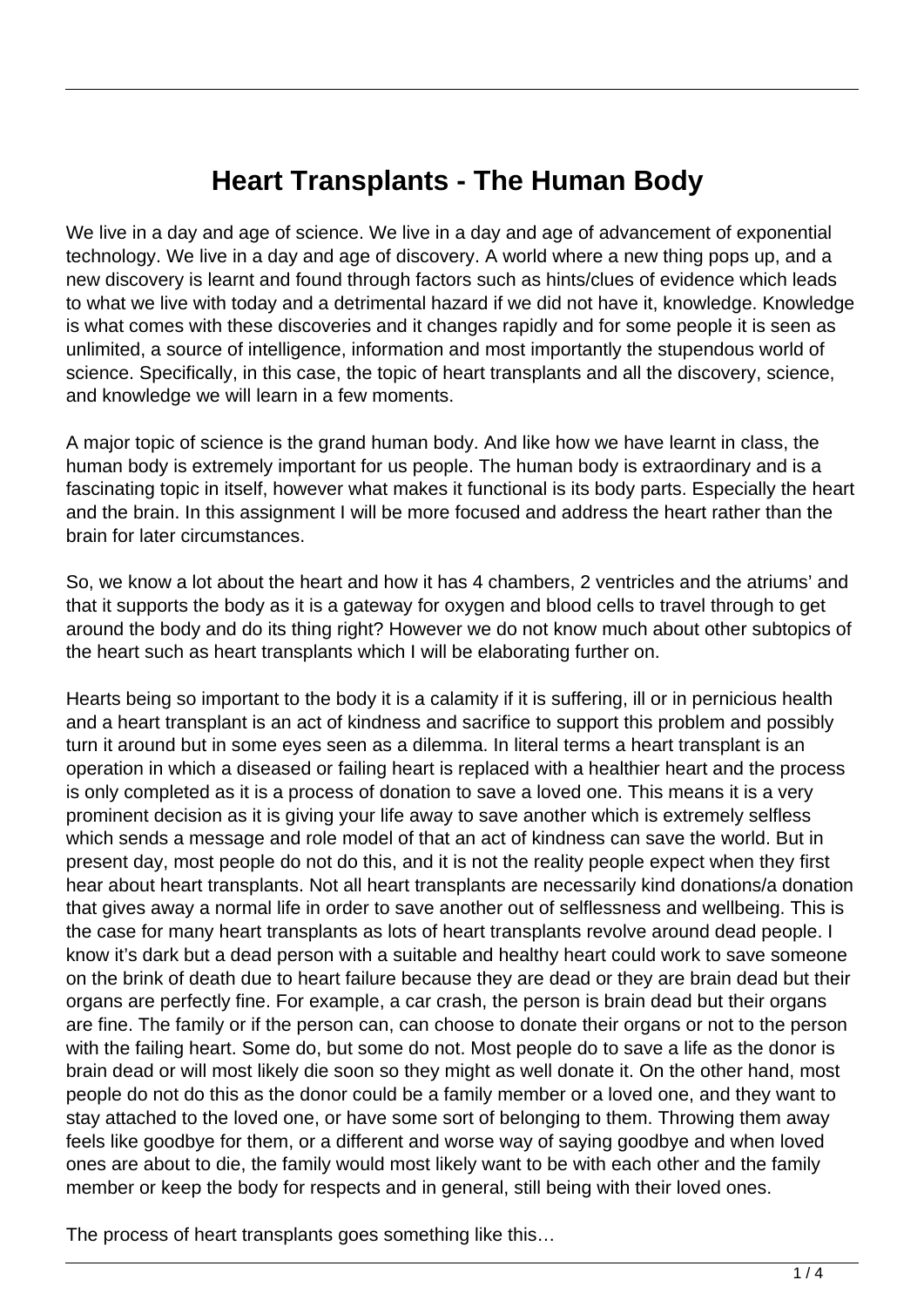- 1. Your doctor informs you or encourages you or recommends you to do a heart transplant as it is the only resort
- 2. Evaluate if you're eligible and then you will have to wait for a donor and see if their heart is suitable for you.
- 3. Heart transplant surgery must be done immediately as the procedure of transplanting must start within 4 hours of removal of the organ.
- 4. Surgery takes several hours and in this this process will open up your chest, remove the diseased heart and replace it. Then the doctors will proceed to sew up your chest waiting for recovery in the future
- 5. After the procedure you will have to take a lot of medicine, rehabilitation and doctor check ups to see whether the heart rejects your body or not.

Science research and discovery of new knowledge has contributed deeply to finding a solution to many human health issues such as cancer, mental health, and physical health problems like heart problems or kidney problems. Science knowledge has contributed to this because of the increasing and rapid growth of research and of discovering new things everyday to solve problems. It takes a long time, but in the long term science will solve our global problems. Growth being beneficial can be shown through more concern and ways demonstrated through studies of how to hit and tackle problems such as depression and other mental health disabilities. Doctors and scientists working hard every day to find cures and vaccines to diseases such as the common cold and the coronavirus resulting in many deaths and leads such as new methods of dealing with it.

Some eligible requirements to be a recipient are things such as having a heart condition that will benefit from the donation so it will not be a waste and is extremely positive/worth it and that this is the best option compared with other treatment methods. That you are healthy enough to support yourself, survive and carry on strongly with the new transplant. Agree to quit or remove things from your life that caused your heart failure. Being able to follow the medical protocols and programs to your stable recovery. That you can emotionally handle the donor and that you are the recipient accepting the life changing donation and finally that you will and hopefully do have a supportive network of family and friends for your transplant, change and recovery. The success rate for procedures is usually also extremely high if you are fitted with a good and suitable doctor who takes care of you well. The success rate of the procedure also depends on you and the decision you made to get to the transplant and how you prepared to get to where you are and whether or not it was right or not and whether or not you will live and fight through it all. Statistically, the current survival rates in Australian hospitals following heart transplant are about 85% of people live one year after a heart transplant about 75% of people live five years after a heart transplant about 60% of people live 10 years after a heart transplant. How long you live after a heart transplant depends on many factors, including age, general health, and response to the transplant.

Developments in technology have contributed excessively in our modern day and age to find solutions to a contemporary issue such as organ transplatantsation, treatment for illnesses such as allergies, diabetes, heart and mental illnesses such as anxiety and depression. For example, for the case of allergies, Australian doctors have claimed that they have potentially found a life long cure for fatal allergies for nuts, shellfish and other foods. They predicted that the researchers said they had been able to "turn off" the allergic response in tests on mice using gene therapy to desensitise the body's immune system, and suggested this could also be used to treat asthma. They predicted human trials could begin in just five or six years. Commenting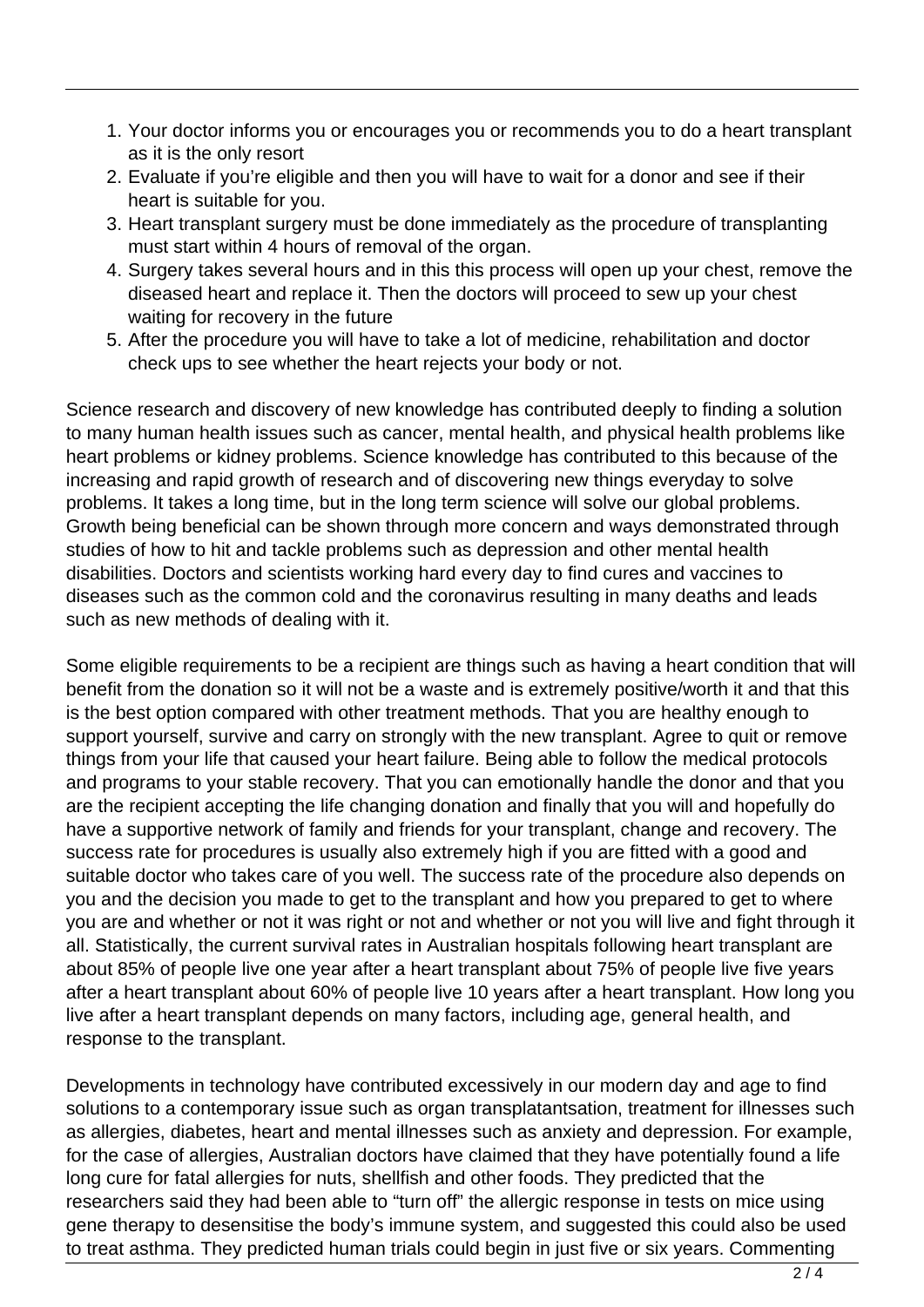on the study, a leading expert said scientists had managed to cure allergies in mice before without this leading to an effective human treatment. The researchers also stated that this could potentially lead to a way to cure asthma, a common problem and the organisation of Asthma Uk stated that "it will be a very exciting step forward for the world of health." Problems such as mental illness are steadily improving in the 21st century as now there are new medicines to help people, and people are also now more open to talk and to discuss openly to find a solution.

However with this procedure comes with many risks such as the rejection of the donors' heart which could fatally kill you quickly as the body cannot respond or work together resulting in your body failing. Most people also die after a year or so after the procedure however it is better safe than sorry. Your immune system may see your new donor heart as a foreign object and try to reject it as it is not cooperative or not used to it, which can damage the heart. Every heart transplant recipient receives medications to prevent rejection (immunosuppressants), and as a result, the rate of rejection continues to decrease fortunately. Sometimes, a change in medications will halt rejection if it occurs. To help avoid rejection, it's critical that you always take your medications as prescribed and keep all your appointments with your doctor. Rejection often occurs without symptoms. To determine whether your body is rejecting the new heart, you'll have frequent heart biopsies during the first year after your transplant. After that, you won't need biopsies as often.

During the biopsy, a tube is inserted into a vein in your neck or groin and directed to your heart. A biopsy device is run through the tube to take a tiny sample of heart tissue, which is examined in a lab. Another big problem or risk of heart transplants is death within a few months as people with their new donor heart do not function for long term and barely survive for short term resulting in death. Further risks are creating problems for the rest of your body parts such as you other organs, arteries, kidney damage which will lead to death as your body will not be able to function. And finally, the last major risks of heart transplants is diseases like cancer and infections which we all know is to be fatal.

There can be many reasons why different groups of people reject this proposition of heart transplant and like I said before, people most likely have a emotional, spiritual, mental, physical and loving bond and sense of belonging to the person who will die. Because of this bond and belonging to be with them at all sides till their last breaths makes them reject this proposition as to them the transplant is just throwing away their loved ones like trash to a rubbish bin. If they want something to remember the person for, their body should that for their grave and this creates a sense of reality that the person sis till with them even if they are dead. And a hollow body without its parts does not resemble the body of that person let alone the person themselves. People could also want to keep the persons' body for religious reasons or the pure grit and desperation of not wanting to let go and that they can't take in all the emotional cracks they will receive such as isolation, or a sense of it and paranoia of this isolation. People are attached to their loved ones and simply do not want to let go like turning a new leaf of their life. They cannot deal with the grief and the action they must take as in the end they are the ones making a decision which is much more of an impact then being forced to give away the body such as the trolley question of not doing anything and thena train will kill 5 people and save one person, but doing something saving the 5 people but killing that one person. The problem is killing those 5 people but having nothing to do with the kill or the intent and action of deciding to kill that one person and committing it to save the 5 other people. So in the end they are left to grieve and they want to do that as they are not ready for the next stage. The next stage being acceptance, and the decision to let go of your loved one physically like it being emotionally and